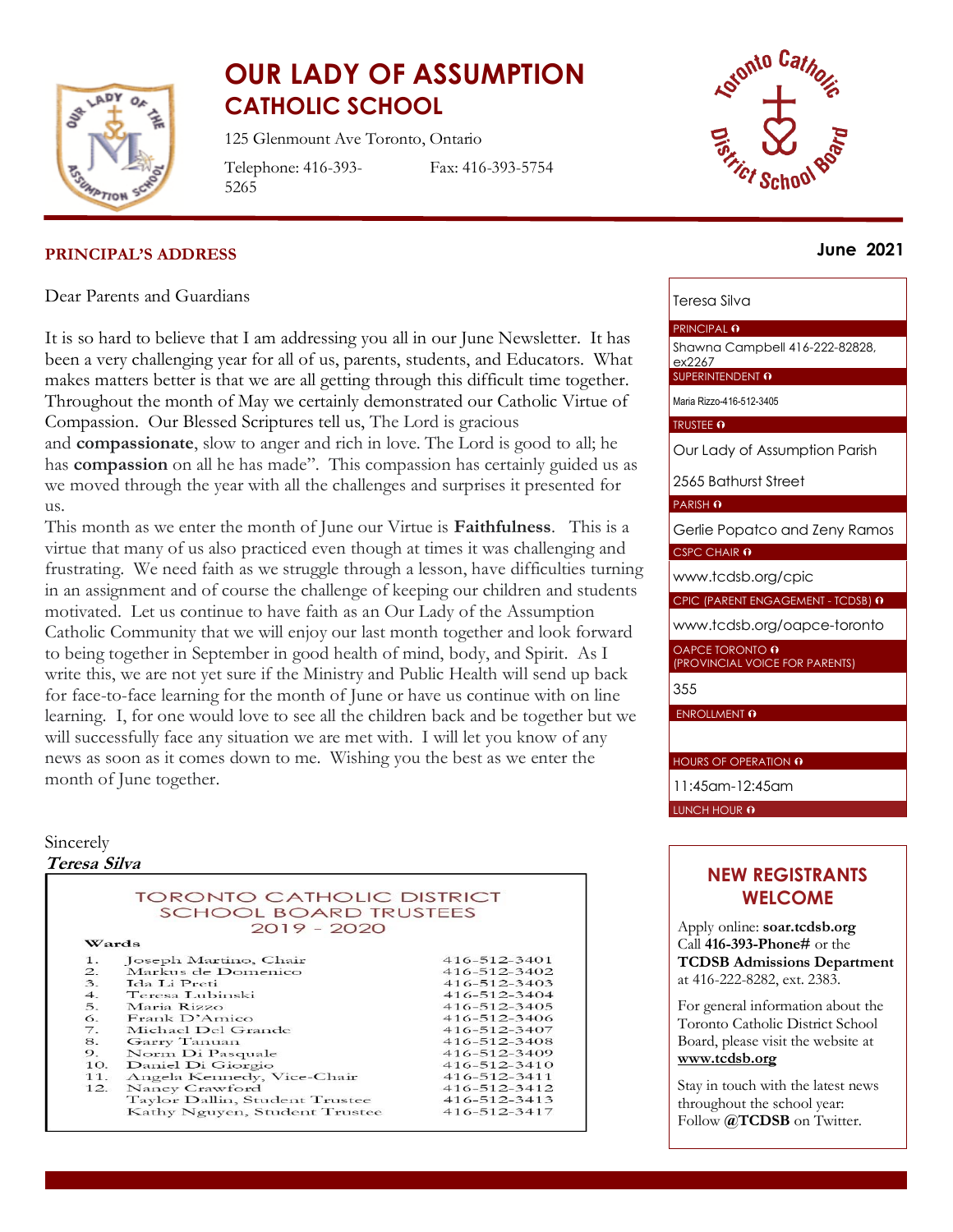#### **Compassion Virtue Winners**

Congratulations to the following students who demonstrated the May virtue of **Compassion**

- **Ms. Szakola – Marcia Beliber**
- **Ms. DiStefano - Fanzine Gonzales- Gr. 1**
- **Ms. Pignataro – Andrei Cambay- Gr. 1**
- **Ms. Pilato- Emmanuel Sangalang- Gr. 2**
- **Ms. Pena-Vital Arianna Pineda Gomez- Gr. 3**
- **Ms. Rozowski Zulay Valderrama-Gr. 4**
- **Ms. Furiato- Jomel An- Gr. 5**
- **Mr. Ciraco – Chloe Calimosos- Gr. 6**
- **Ms. Le Blanc Ruby Chow- Gr. 8**
- **Ms. Nicholson – Kate Calimag- Gr. 8**

#### **Rosary Apostle Celebration**

Our Final Rosary Apostolate Celebration took place on May 3rd. It was wonderful to pray as a school community virtually. This time we were able to pray with parents as well. It has been a wonderful opportunity to pray together in this devotional practice and come together as a community of faith. We look forward to welcoming back our Rosary Apostolate Members next year.

#### **Greg Frankson- Anti-Racism and Equity Talk**

On May 13, parents and teachers had a presentation by Equity Speaker Greg Frankson. He discussed how important it is to keep the lines of communication open and always be open and honest in our dialogues. We as Catholics and Christians, especially believe in the dignity and sacredness of each person. As the world continues to change for the better we embrace our diversity and continue to build a community of love and acceptance. Thank you to all the parents and staff who attended and contributed to the dialogue.

#### **CSPC News**

On May 19<sup>th</sup>, we held our latest CSPC meeting where we addressed some culminating tasks of the year. We also had a virtual visit by our trustee, Ms. Maria Rizzo. It was wonderful to have Ms. Rizzo join us as she shared news with us that Our Lady of the Assumption is number 5 on the list as potential new builds in the coming years.

There will be many more meetings between the Ministry of Education and Capital Develop Team at the TCDSB. Please note that any new builds are not imminent in any way. The building of new schools takes upwards of 10 years at times and presently we are still at the most preliminary stages, however, we are pleased to know we are being considered for such an ambitious project. Thank you to all the parents, staff and Ms. Rizzo for joining us that evening.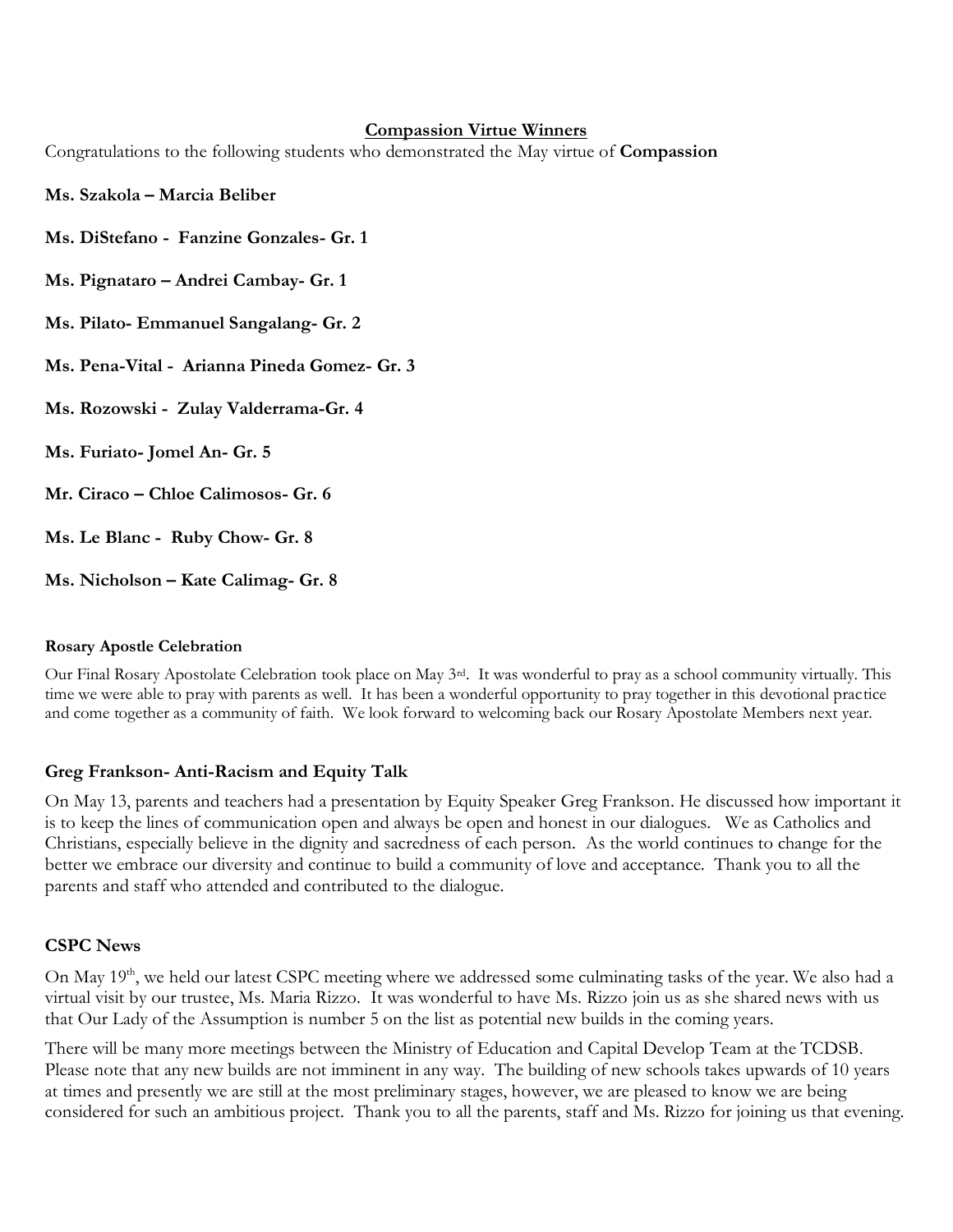#### **June Events**

#### **Early Years Online Sessions**

For parents who have young children at home, please consider dropping in virtually to the OLA Early Years program. Please use the links below for information.

<https://www.tcdsb.org/schools/ourladyoftheassumption/News/Pages/default.aspx>

<https://www.tcdsb.org/ProgramsServices/EarlyYears/EarlyON/Pages/default.aspx>

#### **Welcome to Kindergarten**

On Thursday, June 3rd, 2021 at 7PM we will be hosting our virtual Welcome to kindergarten over ZOOM. We will have a virtual presentation, introduction of staff and be available for a question-and-answer period. We look forward to meeting our newest families and youngest students of Our Lady of the Assumption. Please note that zoom links will be sent out on Wednesday.

#### **SK Celebration of Learning**

Our SK Graduation will be taking place on June 17 at 1PM virtually. This will be an opportunity to showcase our students who have completed the ELP program and will be entering grade 1 in September. There will be a virtual video, some songs and dances and some celebratory words. Thankyou to all the parents, families and staff who have worked together to assist our youngest students through their growth and development in their most formative years.

#### **Gr. 8 Graduation**

Our Grade 8 graduation will be taking place on Thursday, June 18 at 7PM . There will be a prerecorded segment and also a live virtual component. We look forward to celebrating this milestone with our grade 8s as they have had a very challenging year and we hope to give them the best graduation possible considering the TPH restrictions. It will be a wonderful celebration commemorating all the years we have had together and celebrating their transition as growing students entering hightschool. We wish our Grade 8s God's blessing throughout their lives. Depending on the restrictions at the end of June we will also be

considering having a "Drive Through/Walk Through" Celebration. Please note the new banner that will be up in June congratulating our most recent graduates.

#### **Filipino Heritage Month**



Filipino Heritage Day will be celebrated on Friday June 12, 2021. Please note students will be engaging in various activities throughout the month in their classrooms to celebrate this month. Many of our students at Our Lady of the Assumtion share in this beautiful culture and we look forward to celebrating this month together.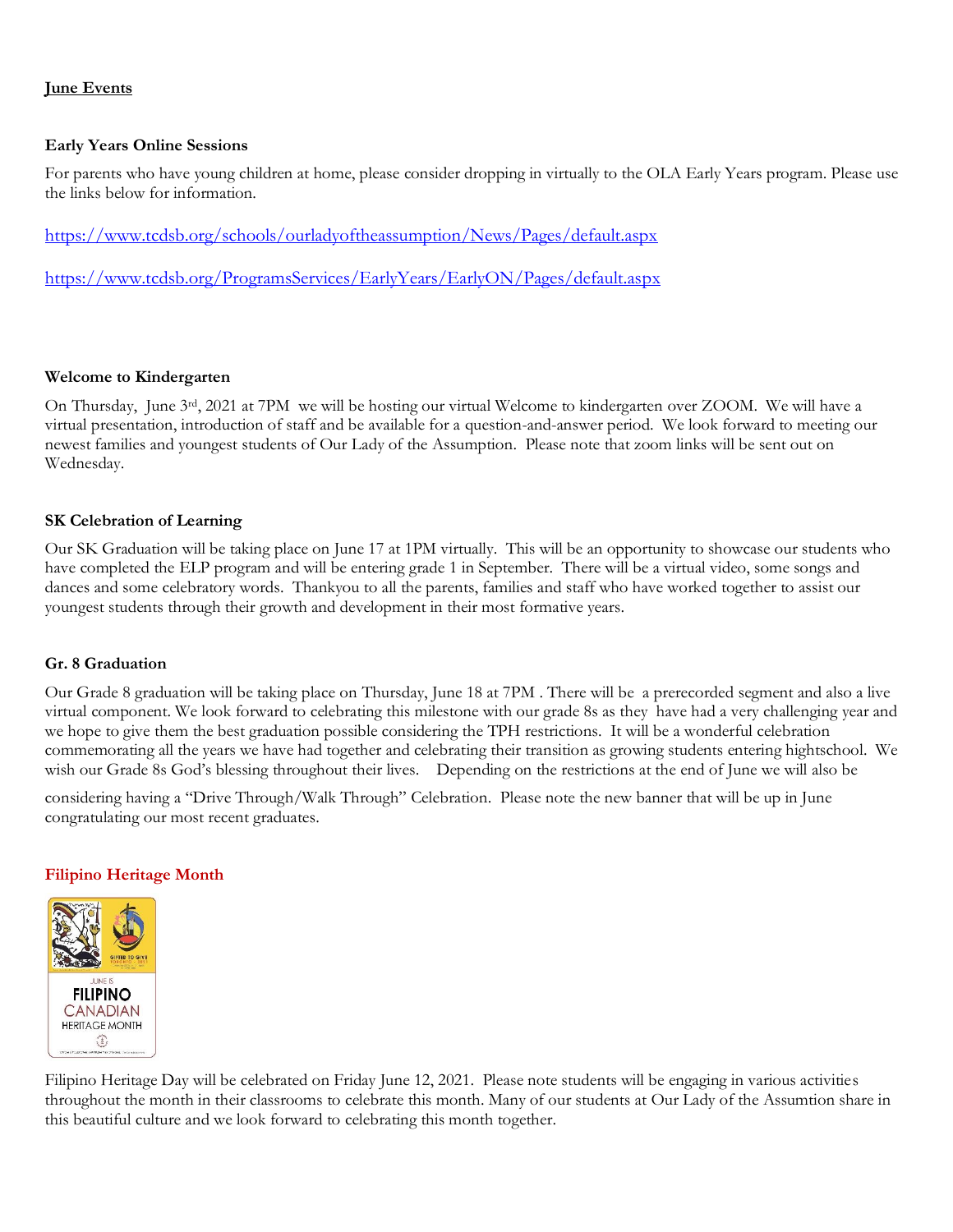

#### **June is Pride Month**

TCDSB is proud to proclaim the month of June as Pride Month in solidarity with 2SLGBTQ+ students, staff and allies. As proclaimed across our province, country and around the world, the recognition of Pride Month and the ascent of the Pride flag across the TCDSB affirms a shared commitment to building and maintaining supportive environments founded on Catholic principles of inclusion, dignity and respect for all. Please feel free to come by the school to take a picture but please be mindful of social distancing.

#### **Sacred Heart of Jesus**

At TCDSB, June is proclaimed to be a month of dedication to the Sacred Heart of Jesus with an annual celebration of the Solemnity of the Feast on the 2nd Friday of June each year. For resources to support learning, prayer and reflection on the Sacred Heart of Jesus, visit:<https://www.tcdsb.org/Board/NurturingOurCatholicCommunity/Pages/Sacred-Heart-of-Jesus.aspx>

### **Retirements**

This June we will be saying Goodbye to two loved and respected teachers. Ms. Rebecca Cunningham had decided to retire this year. She has been a valued and adored member of our community for the past 19 years. We are so sad to lose our beloved  $5<sup>th</sup>$ Block teacher, however, we look forward to her enjoying this next stage of her life in excellent health and wellness with her family and friends.

We also are saying good bye to Ms. Norina Nicholson, who will be retiring. Ms. Nicholson has been a part of the fabric of OLA. She has been a teacher here for 31 years and is a true embodiments of what it means to be a teacher.

We wish her the best as she embarks on this exciting next stage of her life surrounded by her loving family and friends.

We will always hold these 2 teachers dear to our hearts.

### **Changes in Staffing**

We also wish Ms. Natanek the best. She has been our vocal music teacher and been on maternity leave this year. Upon her return she will be transferring to another school. We wish her the best in her new school and in her future educational endeavors.

Ms. Artiga who many of you know as our wonderful French teacher is now going to be teaching Gr. 3. We have hired a wonderful teacher who will assume this role in September. We are excited for Ms. Artiga as she enters the classroom as a regular classroom teacher.

In our Summer newsletter I will share the tentative classroom teacher model for the 21/22 school year.

# **Monthly Update from the Board**

### **June 2021**

IMPORTANT INFORMATION

#### **Vaccine Resources and Information**

- [Ontario COVID-19 youth vaccine information](https://covid-19.ontario.ca/covid-19-vaccines-youth)
- [Toronto Public Health Booking Information](https://www.tcdsb.org/FORSTUDENTS/back-to-school/Documents/tph-letter-may-2021.pdf)
- [Child and Youth COVID-19 Vaccine Fact Sheet](https://files.ontario.ca/edu-child-and-youth-covid19-vaccine-fact-sheet-en-2021-05-26.pdf)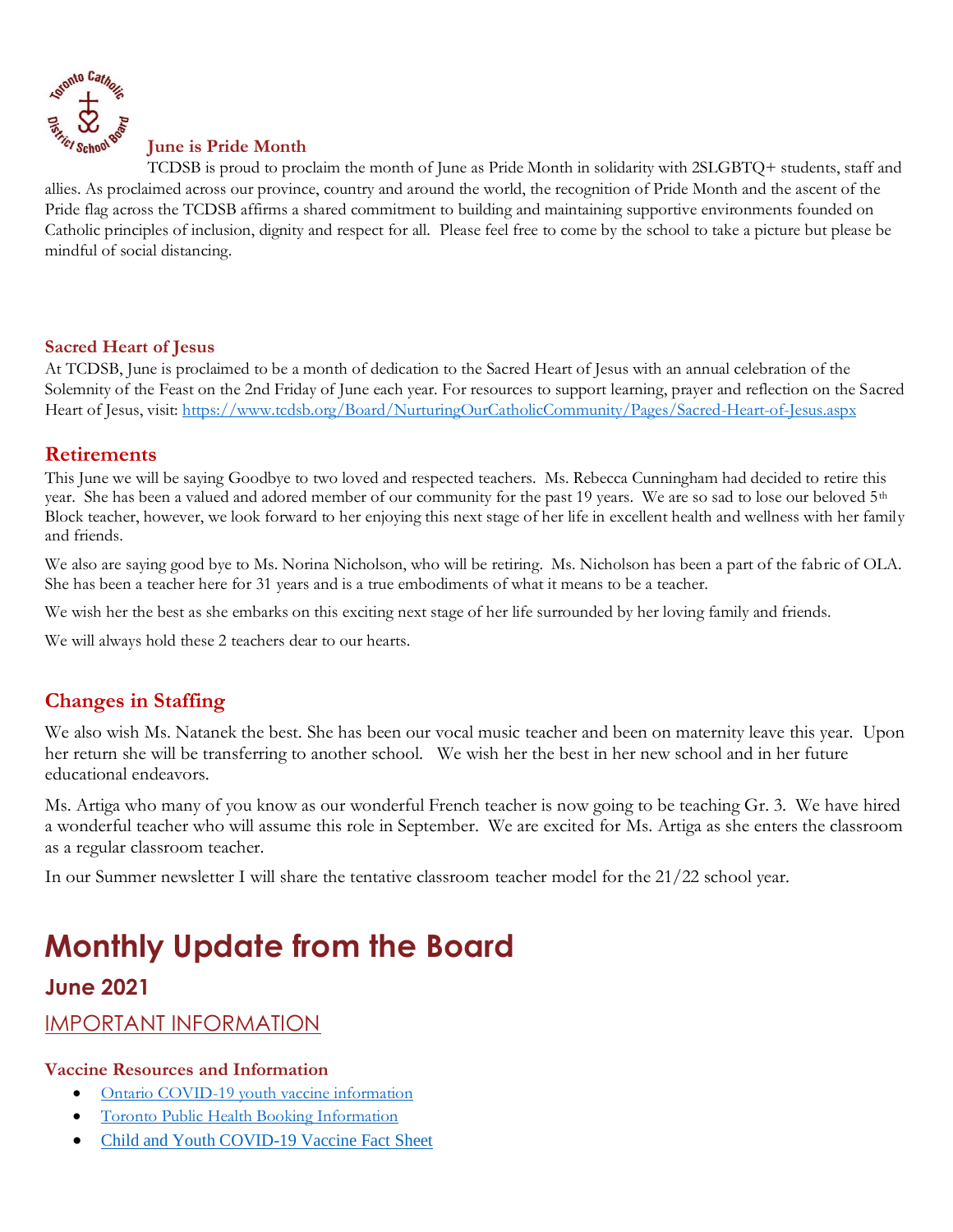# FAMILY OPPORTUNITIES & INFORMATION

### **Update on September Learning Models**

Families will receive a communication on July 16, 2021 with a link to select a learning model for their child(ren). The deadline is midnight on August 6. [https://www.tcdsb.org/FORSTUDENTS/back-to-school/Documents/2021-05-28-](https://www.tcdsb.org/FORSTUDENTS/back-to-school/Documents/2021-05-28-Learning%20Models%20Update.pdf) [Learning%20Models%20Update.pdf](https://www.tcdsb.org/FORSTUDENTS/back-to-school/Documents/2021-05-28-Learning%20Models%20Update.pdf)

### **TCDSB Update Regarding TECT Work to Rule**

Please see update to families from the Director and Chair: [https://www.tcdsb.org/FORSTUDENTS/back-to-school/Documents/05-20-2021-](https://www.tcdsb.org/FORSTUDENTS/back-to-school/Documents/05-20-2021-Letter%20to%20families%20re%20WTR_FINAL%5b1%5d.pdf) [Letter%20to%20families%20re%20WTR\\_FINAL%5b1%5d.pdf](https://www.tcdsb.org/FORSTUDENTS/back-to-school/Documents/05-20-2021-Letter%20to%20families%20re%20WTR_FINAL%5b1%5d.pdf)

### **Focus on Youth: FREE Virtual Camp Registration**

Children ages 6-13 from July 5 to August 13, 2021, Monday to Friday from 10 AM to 3 PM: <https://focusonyouthtcdsb.com/2021/05/18/summer-program-registration/>

### **The Girls Code Virtual Summer Program**

FREE 5-week Virtual Summer Camp for girls aged 13+ provides a hands-on learning experience in digital and technical skills, including: Social Media, Online Safety, Coding, and personal branding: <https://www.powertogirls.com/programs-for-girls/>

### **July 5 - August 6 |12:00 - 3:30 PM** every Monday, Wednesday, and Friday. Registration required:

#### [https://app.powertogirls.com](https://app.powertogirls.com/)

Please note: Access to computers is required. Computers will be provided for students that need them on rental through the Power to Girls Foundation.

### **Mental Health Resources**

- **CMHO: [Your Child's Mental Wellness and Remote Learning](https://t.e2ma.net/click/xik85c/pkw0ine/hy1jpu)**
- **City of Toronto: [COVID-19: Mental Health Resources:](https://t.e2ma.net/click/xik85c/pkw0ine/xq2jpu) [It's OK not to feel OK](https://t.e2ma.net/click/xik85c/pkw0ine/dj3jpu)**
- **Ontario: [Mental health services for children and youth](https://t.e2ma.net/click/xik85c/pkw0ine/tb4jpu)**

### **Sign Up for School Cash Online**

Schol Cash Online is an easy to use, safe and convenient way for parents and guardians to pay for their children's school fees, including agendas and yearbooks. Register for School Cash Online by visiting the [TCDSB's School Cash Online website,](https://tcdsb.schoolcashonline.com/) selecting "Get Started Today" and completing the three registration steps.

## STUDENT OPPORTUNITIES & INFORMATION

### **Need someone to talk to?**

- **Kids Help Phone** is there for you with 24/7 confidential support. Counsellors can be reached by phone at 1-800-668- 6868 or by texting CONNECT to 686868. [https://kidshelpphone.ca](https://kidshelpphone.ca/)
- **LGBT YouthLine** offers confidential and non-judgemental LGBTQ+ peer support through telephone, text and chat services. [https://www.youthline.ca](https://www.youthline.ca/)